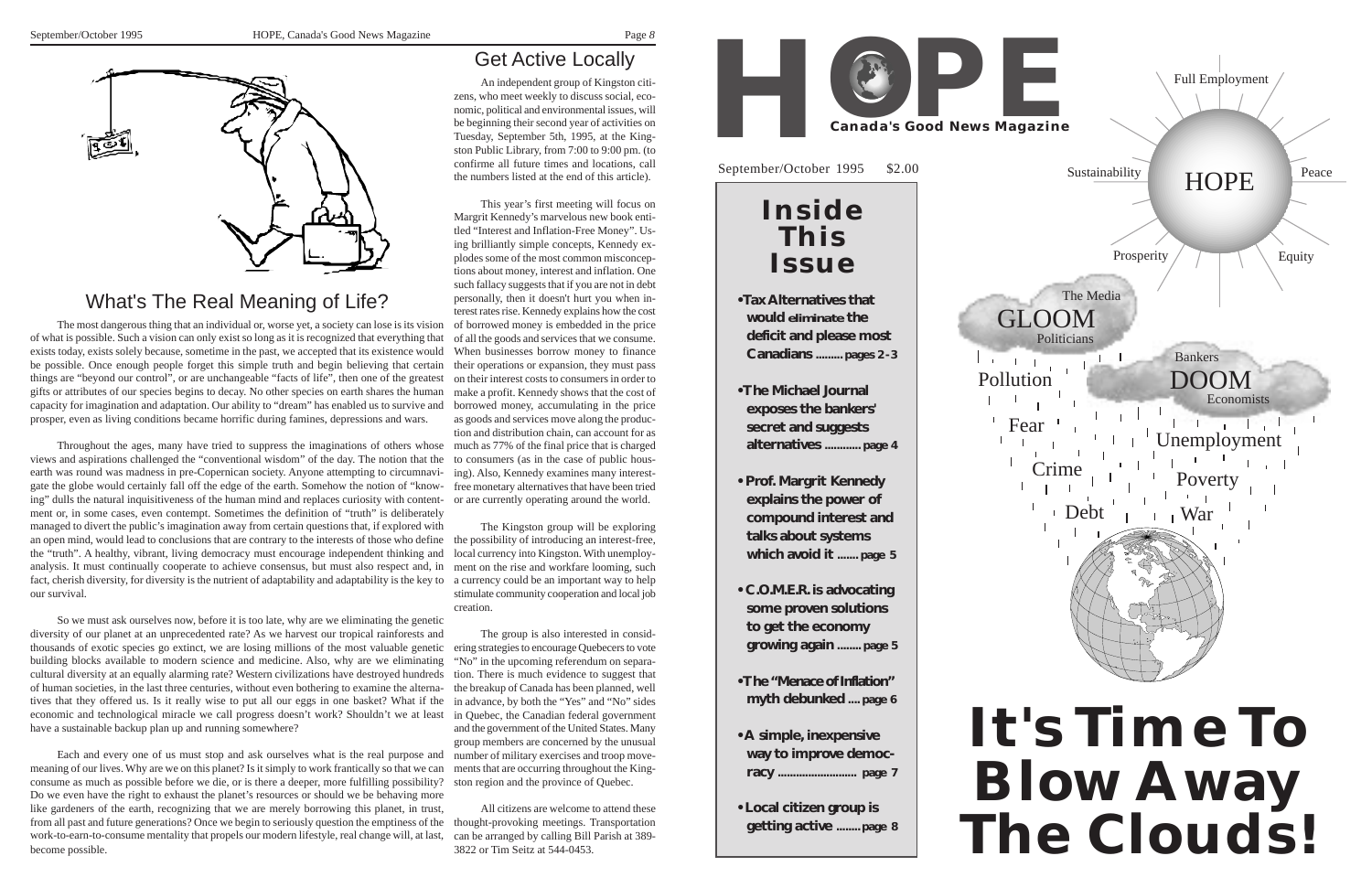### Why Is There Hope?

First the good news, then the bad news, and then some more good news. The good quite simple. Many knowledgeable economists have tried-and-true alternatives that will bad news is that the government really isn't interested in fixing things. In fact, our leaders menting the real solutions that will save us.

news is that the economy is still fixable. The Taxes meter the flows and pay for the costs of running the system. Like other utilities, there real solutions to our problems are actually are volume discounts and special incentives available for high-end users. Imagine for a moment that money is just a utility. Like hydro or gas, it flows through a distribution system to people who are willing and able to pay for the privilege of using it.

HOPE magazine was created specifically to increase the public's awareness and understanding of the real issues and solutions to our country's problems. Using the everyday language of average people, HOPE will guide its readers, through the doom and gloom sane society which values the potential, and rewards the contributions, of all Canadians mainstream media and the government spin and will highlight the research and recommendations of hundreds of individuals and organithe odds, to make Canada a better place to live. The real solutions to our problems would result in a strong vibrant economy with full a world is possible, once enough of the public becomes aware of the way to get there.

get us out of the fiscal mess we are in. The every year. GDP figures only measure the *net* change, or *value-added* component of the are bent on destroying the power of the gov-had been taxed at a rate of just 1%, the government would have collected nearly \$500 billion. ernment and maybe even the country. The eco-In 1993, the total combined spending of all the levels of government in Canada, including all nomic policies they are implementing will of the interest on the debt, was only about \$330 billion. By applying a 1% *tax on capital flows* actually make things worse. The other good *(TCF),* involv*ing* a change in the ownership of assets, the government could abolish all other news, however, is that once enough Canadi-taxes, including income, sales, payroll and property taxes and still have a revenue surplus of ans realize what is going on, we will be able over \$150 billion. Even if the government's own financial transactions accounted for 30% of to stop them democratically and begin imple-the total gross spending in the economy (a more realistic estimate, however, is about 8%), Most Canadians have no idea how much wealth circulates in the Canadian economy economy. In 1993, Canada's GDP was about \$723 billion. The *gross* value of all financial transactions, however, was nearly \$50 trillion …almost 70 times as much. If each transaction Canada's entire annual operating deficit could be eliminated immediately.

pieces and local news stories are welcome and this response. should be addressed to:

HOPE Magazine 668 Hillview Road Kingston, ON K7M 5C6

### One Tax - No Deficit

and political double-talk, to a fresh vision of a disappearance of all payroll taxes would encourage job creation. Without income taxes to pay, the disposable income of all Canadians would rise by an amount equal to their current payroll deductions. Their purchasing power would be further increased by the abolition of the PST and GST. The removal of all of the other taxes which are embedded in the price of the goods and services that consumers buy (ie. gasoline, alcohol, cigarettes, etc.) would also increase their relative purchasing power. An increased demand for goods and services would stimulate productive investment and create economic growth. The

equally. HOPE will debunk the myths that the penny in taxes, that's all there is to it. If you earned \$30,000 a year and spent every cent of it, doctors have a vested interest in perpetuating the seller of goods and services or the broker/clearer of financial transactions and would be zations that are working tirelessly, in spite of and implement. The government's savings on tax collections, processing and administration, employment, no government debt, low taxes, ration and tax avoidance costs. How you earned your income would be irrelevant since no one a high standard of living, increased leisure time would pay any income taxes. How you spent your income wouldn't matter either since all and a healthy sustainable environment. Such transactions would be taxed at the same 1% rate. A TCF would be easy for Canadians to understand. If you spend a dollar you pay a the total tax you would pay would be \$300. The TCF would be collected at the point of sale by remitted directly to the government(s) on a monthly basis. Software modifications to existing computer-based clearing and settlement systems would be relatively inexpensive to develop and tax enforcement would be enormous. Displaced staff from Revenue Canada and the provincial revenue ministries could be re-assigned to other ministries that have been hurt by recent spending cutbacks. Individuals and businesses would save substantially on tax prepa-

HOPE is published six times a year by push up the cost of capital and raise the price of goods & services. In a more controlled Don Findlay, an independent researcher liv- environment, investors would seek stable, longer-term investments with innovative, growing ing in Kingston. Single issues cost \$2.00 plus companies. Balancing the budget, at all levels of government, would help restore investor tax. Annual subscriptions are \$10.00 plus tax confidence in the overall stability of the Canadian investment marketplace. Some investors, plus postage. HOPE will soon be available on seeking to maximize their profits, may consider transferring their capital outside of Canada to the Internet. Letters to the editor, opinion speculate. Applying the TCF to all wealth that is leaving the country would help discourage By changing the environment of the speculative marketplace, a TCF would reduce the turnover rate of short-term, speculative investments which do little for the economy except

> Clearly, the finance minister must do more than merely tinker with government expenditures in his next budget. He must simplify the tax system and take financial control of our economy. By metering the daily flow of wealth in Canada, the minister can stimulate productive growth and establish a just and sustainable foundation on which to build Canada's economic future.

# A Simple, Inexpensive Way To Improve Democracy

The principle of one-person, one-vote is the cornerstone of democracy, but in Canada's first-past-the-post electoral system, while all votes are counted, only some votes count. Only the citizens who voted for a winning candidate are represented in parliament. In parliament, the importance of the votes of all those Canadians who supported a candidate who failed to win a seat is zero. Under the present system, when a candidate loses an election, the voters who voted for that candidate lose too. In a true democracy there would be no winners and losers. A true democracy would accurately reflect the collective will of all of the people equally. Is it any wonder that so many people are reluctant to vote when the right to vote so often turns out to be little more than the right to be ignored? What kind of democracy would allow a party that is committed to breaking up the country to become the "Official Opposition" when only 13.5% of the voters of that country supported it?.

There is a simple and inexpensive alternative. Without changing a single aspect of the way that elections are currently organized in Canada, the authority of parliament could be made to represent the popular vote *exactly* by simply calculating a PV-factor (popular vote factor) which could then be applied to adjust the relative voting weight of each Member of Parliament. For instance, in the 1993 election, the Liberals won 177 seats, capturing 60% of the authority of the House, despite the fact that they only received 41.3% of the popular vote. The Conservatives, on the other hand, although receiving 16% of the popular vote, obtained just 2 seats and their authority in the House was reduced to just 0.7%. How well does this system deliver democracy? By simply weighting the authority of the votes of the members of parliament, using the PV-factor described herein, all matters before the House could be decided precisely according to the popular will of the people. The table below illustrates how the division of authority in the House (ie. the Party Weight), after the PV-factor is applied, would correspond exactly to the Popular Vote. Although the actual number of seats held by each party in the House would not change, the PV-factor would alter the weight of each party's vote in the House by the same amount as if they did. Under the proposed system, all the strengths of the existing system would be preserved. Each member of parliament would continue to represent the voters of his or her riding in Ottawa and each would remain locally accountable to his constituency.

### **1993 Federal Election Results**

| <b>EXISTING SYSTEM</b> | PROPOSED SYSTEM |         |        |                |
|------------------------|-----------------|---------|--------|----------------|
| Seats Won              |                 | Popular | PV     | Party          |
| Number                 | Percent         | Vote    | Factor | Weight         |
| 177                    | 60.0%           | 41.3%   | 0.69   | 122            |
| 52                     | 17.6%           | 18.7%   | 1.06   | 55             |
| 2                      | 0.7%            | 16.0%   | 23.60  | 47             |
| 53                     | 18.0%           | 13.5%   | 0.75   | 40             |
| 9                      | 3.1%            | 6.9%    | 2.26   | 20             |
| $\overline{c}$         | 0.7%            | 0.8%    | 1.18   | $\mathfrak{2}$ |
| $\theta$               | $0.0\%$         | 2.8%    | 8.26   | 8              |
| 295                    | 100%            | 100%    |        | 295            |
|                        |                 |         |        |                |

#### **1995 Ontario Election Results**

| <b>EXISTING SYSTEM</b> | PROPOSED SYSTEM |         |  |                     |                 |
|------------------------|-----------------|---------|--|---------------------|-----------------|
| Seats Won<br>Number    | Percent         | Popular |  | PV<br><b>Factor</b> | Party<br>Weight |
| 82                     | 63.1%           | 45.0%   |  | 0.71                | 59              |
| 30                     | 23.1%           | 31.0%   |  | 1.34                | 40              |
| 17                     | 13.1%           | 21.0%   |  | 1.61                | 27              |
|                        | 0.8%            | 3.0%    |  | 3.90                | $\overline{4}$  |
| 130                    | 100%            | 100%    |  |                     | 130             |
|                        |                 |         |  | Vote $*$            |                 |

*\* Figures for Popular Vote are preliminary estimates, cited in the G&M, Andrew Coyne, June 28/95*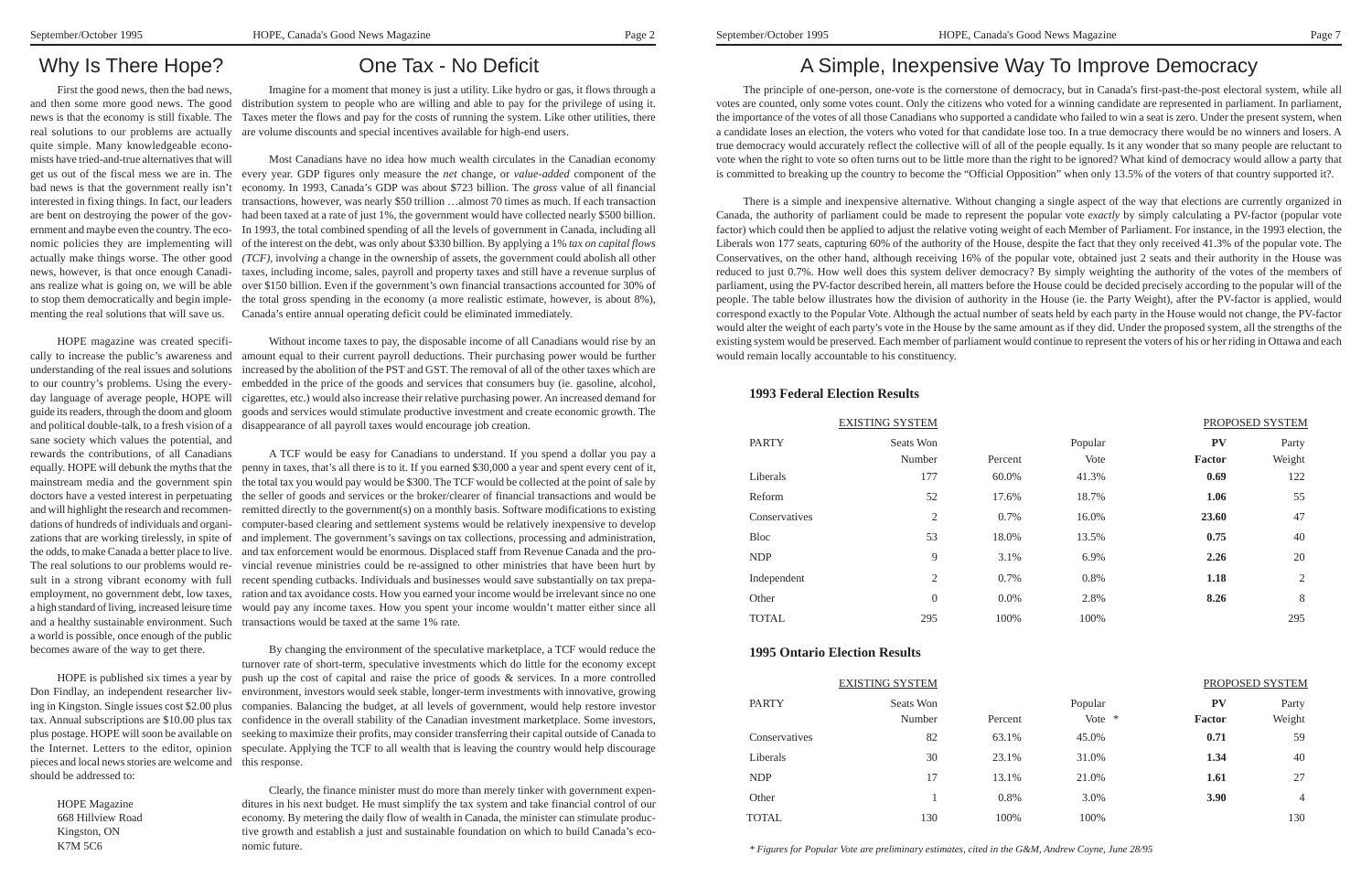# Another Way to Eliminate the Deficit: A National Asset Tax

system in Canada, you are almost certainly paying a great deal more …here's why.

First, to be able to afford a \$250,000 house, a new \$25,000 car and an RRSP worth \$20,000 you would need to be earning at least \$70,000 a year. Even if you had an extremely shrewd accountant it is unlikely that you could reduce your income tax alone to just \$8,400. More likely you would be stuck paying about twice that amount. But on top of that, you must also now pay property tax on your home, probably equal to about another \$3,000 and, as you spend your remaining disposable income, you lose, at least, another 10% of it to the GST & PST. Under the current system you are probably paying almost



Imagine for a moment that all taxes, except for one, had been that is currently under-taxed or not taxed at all under the present sysabolished. Income taxes were gone, so was the GST and all provincial tem. The idea that capital and investment income should be taxed at a sales taxes too. Property taxes, entertainment taxes and all hidden taxes lower rate than labour income is an elitist notion and a privilege that on gasoline and alcohol, eliminated entirely. Under the new tax sys-we can no longer afford to extend. The idea that businesses should tem, the only remaining tax was a single, low tax on net assets. If you only be taxed on the basis of their declared profits is simply no longer owned your own home, worth say \$250,000, but had a mortgage on it workable in today's global marketplace. Profits are a notional conof \$200,000, then the taxable value of your property would be \$50,000. struct, a phantom or ghost, that can disappear across national bounda-Similarly, if you owned a new automobile, worth say \$25,000, but ries in a moment's notice. Corporations must be taxed on the basis of had a bank loan on it of \$15,000, then the taxable value of your car their accrued global wealth. would be \$10,000. If you owned RRSPs worth \$20,000 but had borrowed \$10,000 to obtain them, add another \$10,000 to your taxable assets. In the example above, your total taxable assets would be \$50,000 Sheet Accounts, show that, in 1992, the net worth of Canadians (not  $+ $10,000 + $10,000 = $70,000$ . Under the new system everyone would pay the same 12% tax on their net assets. With net assets of \$70,000, your total annual tax bill would be only \$8,400. Under the current tax Figures published by Statistics Canada in the National Balance including the government sector and non-residents) was \$2,268.8 billion. A tax of 12% on this figure would amount to \$272 billion in government revenue. The total amount collected from individuals and

three times as much, or about \$24,000.

If you rented your home, had no retirement savings, drove an older car worth, say \$5,000 (after your loan is subtracted), and had no That is probably less than you paid in GST alone last year.

Clearly, the majority of Canadians would be better off under an asset-based tax system. Those with the ability to pay more would finally be required to pay their proportional share, but those with less would pay equally too. A deductible amount for retired persons would prevent their basic assets (ie. home, car, etc.) from being eroded by taxation. Otherwise, it would not matter who owned what, all assets would be treated equally under the new tax system.

other assets, then your total tax payments would be just \$600 a year. take their employees who do the real work that generates the wealth to discredit this idea which would have them pay an equal share of the tax burden. Surely, they will protest and threaten to pull their wealth out of Canada. However, there is only so much they can take. They can't move their houses, their factories or their land. Nor can they that they enjoy. So let us tax them heavily when they leave and say good-bye. Their threats must not hold us hostage any longer.

corporations in direct and indirect taxes, withholding taxes and transfers, by all levels of government in Canada, in 1992 was \$257 billion. An asset tax of 12% would increase government revenues and lower the deficit by \$15 billion. It would also encourage consumption (as savings would be taxed as assets) giving the domestic economy a badly needed boost. This increase in spending would provide businesses with the expansion capital they desire without requiring them to go deeper into debt. Unemployment would be reduced, which in turn would lower the capital requirements of government as social assistance costs fell.

How can such a simple system work? The main reason the system can work is because it taps into the enormous amount of wealth our country, too, will be broke before long.

No doubt, Canada's wealthiest citizens will attempt

If you owned a store and came to work one day and saw one of your employees stealing money from your cash register, would you let that person continue stealing, in fear that they might quit, leaving you temporarily unable to operate your store if you intervened? Of course not, for you would realize that if you didn't intervene your store would go broke and have to close permanently. The same logic

must be used to assess the threat of the flight of capital from Canada. If we don't tell the rich to stop stealing the wealth of our country, then

# The "Menace of Inflation" Myth

dollar in Canada. As fewer goods and services can be bought with does nothing to discourage exploding profits or compound interest, so each dollar, the relative value of the dollar decreases. Economists re-why is it so worried about rising labour costs? After all, isn't it wages fer to this as inflation. In order to maintain a consistent standard of that fuel consumption and create domestic demand? living and "keep up with inflation" you must increase your earnings by an equal measure (ie. if each dollar buys 50% less, then you need to earn twice as many dollars to stay even).

inflation serves many very important and useful roles in our economy. In a truly free, market economy labour (paid workers) and capital (owners and management) have the right and opportunity to regularly negotiate for a bigger relative share of the profits that are generated from their collective endeavors. When labour contracts come up for renewal workers hope to increase their wages, partially to catch up on inflation, partially in anticipation of future inflation and partially to improve their overall standard of living. Owners and management, on the other hand, hope to restrain wage increases, in order to raise profits, for the same three reasons. If labour is successful in obtaining a pay increase then management normally attempts to raise prices in order to maintain profit levels and protect against further inflation. If competition in the marketplace is intense, management may not be able to

Rising prices reduce the purchasing power of each and every push that compound interest puts on prices. Yet the Bank of Canada

raise prices enough to recover all of their higher labour costs.

For many years now, the Bank of Canada has been treating in-value of everything in the economy, wages, prices, everything, by a flation as if it were the number one enemy of civilization. In fact, factor of ten, where would we end up? A \$250,000 home would cost Again we've been mislead by the rhetoric of capital into believing that inflation is a menace, for if we accept their arguments the outcome will be in their best interests. Consider this: if we divided the

This back and forth negotiation process is the essence of the supply and demand principle of a free market economy. Once it is interrupted by legislation or convention it is impossible to claim that a free market continues to exist. The notion that inflation is a thief that must be stopped attempts to do exactly that. It breaks the law of supliving on the grounds that such a right would lead to inflation. Possiprotect their own living standards and certainly no more so than the continue to be enslaved by our ignorance.

\$25,000, a \$30,000 automobile would cost \$3,000, a \$40,000 income would be reduced to \$4,000. Presto, in an instant the effects of inflation would disappear and we would be back to the prices of the 1960s. The only real difference is that labour would be making proportionately less money than it did then. So where is the menace of inflation? All I see is a relative shift in prices? The only menace is the notion that we should abandon labour's rights.

ply and demand by denying labour's right to protect their standard of an educated population and sufficient capital resources to make this bly it would …so what? No more so than management's attempt to myths that are preventing us from developing our potential we will debts drawn on foreign currencies. This is true, so we must pay them off first. No sovereign government should ever borrow from abroad, particularly if there is high unemployment and idle productive capacity in the country. Nor should we be buying more goods and services from foreigners than we are selling to them. Of all the countries in the world, Canada has the least need to depend on foreigners. We have a huge geography, ample natural resources, an excellent infrastructure, the most independent country in the world. But until we dispose of the

But what about those on fixed incomes? Inflation robs their money of value and causes them to suffer. That's easy, simply index their incomes to inflation. De-indexing their benefits was just a sneaky move by the government to save money.

But what about our foreign debt? If we devalued our dollar by a factor of ten, we would owe ten times the amount on our